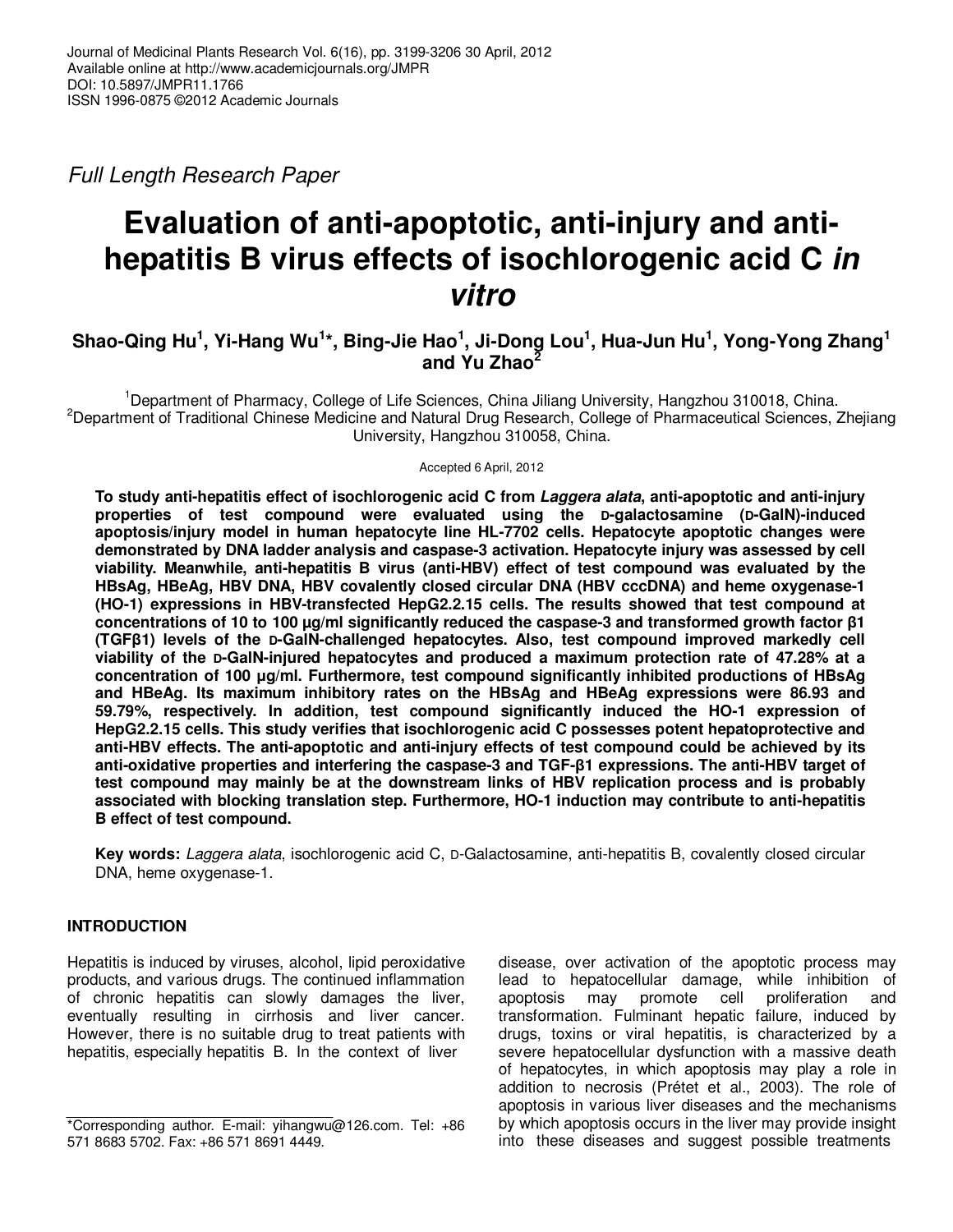

**Figure 1.** Structure of isochlorogenic acid C from L. alata.

(Neuman, 2001). Moreover, the current anti-hepatitis B drugs have some drawbacks such as rebound phenomenon of hepatitis B virus (HBV) replication after withdrawal of treatment, unpleasant side effects and drug resistance during the long-term use (Delaney et al., 2001). Therefore, there is a pressing need to develop more safe and effective anti-hepatitis agents. Laggera alata (Asteraceae) is distributed mainly in Africa and Southeast Asia. This plant has been used as the folk medicine for over three hundred years, especially for the treatment of some ailments associated with hepatitis (Jiangsu New Medical College, 1977). Most studies concerning L. alata focused on its folk use and phytochemical analyses (Bohlmann et al., 1985; Raharivelomanana et al., 1998; Zheng et al., 2003a, b, c). In previous investigations, we confirmed the potent anti-inflammatory and hepatoprotective activities of L. alata extract containing isochlorogenic acids (Wu et al., 2006; Wu et al., 2009; Wu et al., 2011). To further validate the beneficial effects of L. alata on liver disorders in humans, D-galactosamine (D-GalN)-induced apoptosis/injury model in human hepatocyte line (HL-7702 cells) was employed to evaluate anti-apoptotic and anti-injury effects of isochlorogenic acid C from L. alata. Anti-HBV effect of isochlorogenic acid C was evaluated by HBV-transfected HepG2.2.15 cells. The study is the first to find that isochlorogenic acid C possesses the antiapoptotic, anti-injury and anti-HBV effects. Hence, we report the details here.

#### **MATERIALS AND METHODS**

#### **Reagents**

D-Galactosamine (D-GalN), 3-(4,5-dimethylthiazol-2-yl)-2,5 diphenyltetrazolium bromide (MTT), silybin and oxymatrine were purchased from Sigma Chemical Co. (St Louis, MO, USA). Aspartate aminotransferase (AST) and alanine aminotransferase (ALT) diagnostic kits and malondialdehyde (MDA) detection kit were

purchased from Nanjing Jiancheng Bioengineering Institute (China). Fetal bovine serum, 1640 medium and Dulbecco's modified Eagle's medium (DMEM) were purchased from Gibco-BRL (Grand Island, NY, USA). Caspase-3 activity kit, Bicinchoninic acid (BCA) protein assay kit and apoptosis DNA ladder detection kit were provided by Nanjing KeyGen Biotech. Co. Ltd, China. Human heme oxygenase-1 (HO-1) ELISA Kit was purchased from Beijing Yonghui Biological Technology Co., Ltd. Human TGFβ1 enzymeimmunoassay Kit was purchased from Boster Biological Technology, Ltd, China. HBV DNA PCR-fluorescence quantitation kit, EIA kits for the detection of HBsAg and HBeAg were provided from Shanghai Kehua Bioengineering Co., Ltd. Lamivudine was provided from GlaxoSmithKline (China) Investment Co., Ltd. TA cloning Kit and G418 were provided from Invitrogen Corporation (USA). Plasmid safe ATP dependent DNase (PSAD) was provided from EPICENTRE Biotechnologies (USA). Plasmid Mini Preparation Kit was provided from Axygen Biosciences (USA). Conventional PCR Reagents were provided from Shanghai Sangon Biological Engineering Technology and Service Co., Ltd. All other reagents were of the highest commercial grade available.

#### **Cells**

HL-7702 hepatocytes were purchased from Cell Bank, Shanghai Institutes for Biological Sciences, Chinese Academy of Sciences and maintained in 1640-medium containing 2 mM glutamine and 10% (v/v) fetal bovine serum at  $37^{\circ}$ C (95% humidity, 5% CO<sub>2</sub>). HepG2.2.15 cells were provided from the Second Military Medical University, China. The cells were maintained in Dulbecco's modified Eagle's medium (DMEM) containing 2 mM glutamine, 10% (v/v) heat-inactivated fetal bovine serum and 380 µg/ml of G418 at 37°C (95% humidity, 5%  $CO<sub>2</sub>$ ).

#### **Preparation of isochlorogenic acid C**

L. alata (D. Don) Sch.-Bip ex Olivier was collected from Tengchong county, Yunnan Province, China. Plant sample was authentified and a voucher specimen (No. ZY982003LA) was deposited in the herbarium of College of Pharmaceutical Sciences, Zhejiang University, China. Isochlorogenic acid C (Figure 1) was isolated and authenticated as described in the method we reported previously (Wu et al., 2006). Isochlorogenic acid C (HPLC Purity ≥ 98%) was dissolved in the final concentration of 0.1% dimethyl sulfoxide (DMSO) solution in all tests.

#### **Induction of apoptosis by d-GalN in HL-7702 hepatocytes**

To induce hepatocyte apoptosis by D-GalN, DNA ladder detection was employed as the evaluation standard of hepatocyte apoptosis. Analysis of DNA fragmentation indicated that typical apoptosis ladder was observed at 6 h after HL-7702 hepatocytes were incubated with 60 mM D-GalN. Based on the pilot test, the hepatocyte apoptosis model was established as follows: HL-7702 hepatocytes were suspended in 1640-medium and then transferred to 6-well plates at a density of  $1.0 \times 10^5$  cells/ml. After the cells were incubated for 6 h with 60 mM D-GalN, hepatocyte apoptosis was evaluated by analysis of DNA fragmentation and caspase-3 expression. For DNA ladder examination, the cells were collected by centrifugation and washed in cold PBS. The hepatocyte DNA was extracted using the apoptosis DNA ladder detection kit according to the manufacturer's instructions. The DNA fragmentation was assayed by electrophoresis on a 1.5% agarose gel containing 0.5 µg/ml ethidium bromide and its pattern was examined on the photographs taken under ultraviolet illumination.

Caspase-3 activity was evaluated using caspase-3 assay kit and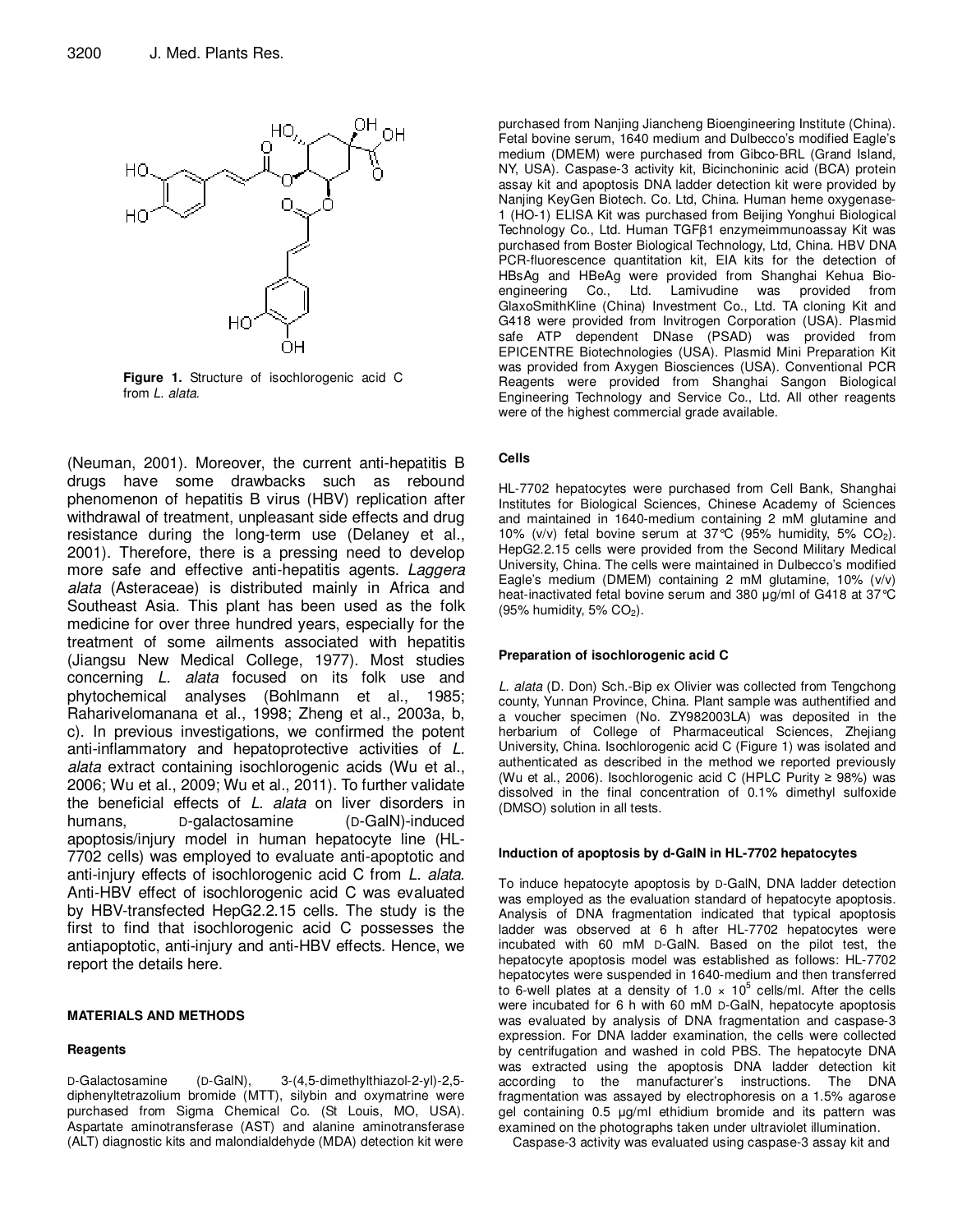expressed in relative absorbance units and corrected for total protein content using BCA protein assay. In addition, hepatocyte injury was also assessed by measuring the amount of aspartate aminotransferase (AST) and alanine aminotransferase (ALT) leakage as well as the MDA content with the AST, ALT and malondialdehyde (MDA) detection kits according to the protocol provided, respectively.

#### **Anti-apoptotic effect of isochlorogenic acid C in HL-7702 hepatocytes**

Cytotoxicity induced by isochlorogenic acid C treatment was measured using the MTT assay as follows: Hepatocytes were cultured in 1640-medium in the presence of 1 to 100 µg/ml isochlorogenic acid C for 48 h and then 10 µl of MTT (5 mg/ml) was added to cells in each well. After 4 h of culture, the medium was removed, and the blue formazan crystals that had formed were dissolved in DMSO. The absorbency of formazan generated from MTT was measured at 570 nm using a multi-well plate reader (MULTISKAN MK3, Thermo Fisher Scientific Inc., USA). Cytotoxicity was described according to the amount of formazan production relative to the untreated control cells. After HL-7702 hepatocytes were incubated for 48 h in culture medium containing 10 to 100 µg/ml isochlorogenic acid C, the cells were then cultured for 6 h in fresh culture medium containing 60 mM D-GalN. Oxymatrine at a concentration of 200 µg/ml was used as a reference drug. Hepatocyte apoptosis was assessed by measuring the Caspase-3 and TGFβ1 levels. Caspase-3 activity was examined as described earlier. The TGF-β1 level was detected by the TGF-β1 enzymeimmunoassay kit according to the manufacturer's procedure.

#### **Anti-injury effect of isochlorogenic acid C in HL-7702 hepatocytes**

After HL-7702 hepatocytes were incubated for 8 h with 80 mM D-GalN, the cells were then cultured for another 48 h in fresh culture medium containing 1 to 100 µg/ml isochlorogenic acid C. Silybin at a concentration of 100 µg/ml was used as the reference drug. Hepatocyte injury was detected using the MTT assay as described earlier. Anti-injury effect of test compound was assessed by cell viability and expressed as percentage protection.

#### **Anti-HBV effect of isochlorogenic acid C in HepG2.2.15 cells**

HepG2.2.15 cellular cytotoxicity induced by isochlorogenic acid C was analyzed with the MTT assay as follows: The cells were seeded in 96-well plate with a concentration of  $1.0 \times 10^5$  cells/ml. Different concentrations of isochlorogenic acid C were applied to culture wells in triplicate. After incubation for 8 days, the MTT assay was carried out as described earlier. Cytotoxicity was described according to the amount of formazan production compared with the untreated control cultures.

For measurement of HBV antigens and HBV DNA, HepG2.2.15 cells were treated with various concentrations of test compound and the medium with compound was replaced every 4 days. On the forth day, the replaced medium was assayed for HBsAg and HBeAg. On the eighth day, the replaced medium was measured for HBsAg, HBeAg and HBV DNA. Lamivudine at a concentration of 100 µg/ml was used as the reference drug. HBsAg and HBeAg in replaced culture supernatants were respectively determined by enzyme-immunoassay kits according to the protocol provided with the kit. The results were read at 450 nm by a multi-well plate reader. HBV DNA level in replaced culture supernatants was detected with a HBV DNA PCR-fluorescence quantitation kit. In sum, HBV DNA

was extracted and amplified with Bio-Rad iQ5 Real Time PCR system (Bio-Rad Laboratories Inc, Irvine, CA). The thermal programme comprised of an initial denaturation at 94°C for 2 min followed by 40 amplification cycles each of two steps: 95°C for 5 s and 60°C for 30 s. The forward primer is 5-CCG TCT GTG CCT TCT CAT CTG-3, the reverse primer is 5-AGT CCA AGA GTA CTC TTA TAG AAG ACC TT-3 and the Taqman probe is FAM-CCG TGT GCA CTT CGC TTC ACC TCT GC. A plasmid containing the fulllength insert of the HBV genome was used to prepare the standard curve.

#### **Effect of isochlorogenic acid C on HBV cccDNA and HO-1 expressions**

After HepG2.2.15 cells were seeded in 6-well plates at a density of  $1.0 \times 10^5$  cells/ml for 48 h, new DMEM medium containing test compound  $(50, 25 \text{ and } 10 \text{ µg/ml})$  were added. The medium with compound was replaced every 3 days. On the sixth day, the cells of each well were harvested.

The cell pellet containing  $1.0 \times 10^6$  cells were extracted with mini plasmid extraction kit. The extract product was further purified by plasmid safe ATP dependent DNase to remove the residual HBV relaxed circular DNA. HBV covalently closed circular DNA (HBV cccDNA) was detected by selective real-time fluorescent quantitative PCR with specific primers and Taqman MGB probe (Zhao et al. 2005). The forward primer is 5-TGA ATC CTG CGG ACG ACC-3; the reverse primer is 5-ACA GCT TGG AGG CTT GAA CAG-3 and the Taqman probe is 5-FAM-CCT AAT CAT CTC TTG TTC ATG TC-MGB-3. Two parallel controls were set, including positive controls of oxymatrine (50 µg/ml) and normal control with no antiviral drug.

For measurement of HO-1, HepG2.2.15 cells at a density of 1.0 × 10<sup>5</sup> cells/ml were treated with various concentrations of test compound in 6-well plates. The medium with compound was replaced every 3 days. On the sixth day, the cells were collected and their HO-1 levels were determined by human HO-1 ELISA kit according to the protocol provided. The absorbency was measured at 450 nm by a multi-well plate reader. The concentration of HO-1 in the samples is then determined by comparing the absorbency of the samples to the standard curve.

#### **Statistical analysis**

Experimental data were expressed as mean ± standard deviations of the mean (S.D.) and subjected to a one-way analysis of variance (ANOVA) and student's *t*-test.  $P < 0.05$  was chosen as the criterion of statistical significance.

#### **RESULTS**

## **Induction of apoptosis in d-GalN-sensitized hepatocytes**

The hepatocyte apoptosis model was established in HL-7702 hepatocytes. Typical apoptosis ladder was observed at 6 h after the hepatocytes were incubated with 60 mM D-GalN (Figure 2). As shown in Table 1, the caspase-3, aspartate aminotransferase (AST), alanine aminotransferase (ALT) and malondialdehyde (MDA) levels of the D-GalN-sensitized hepatocytes were significantly elevated.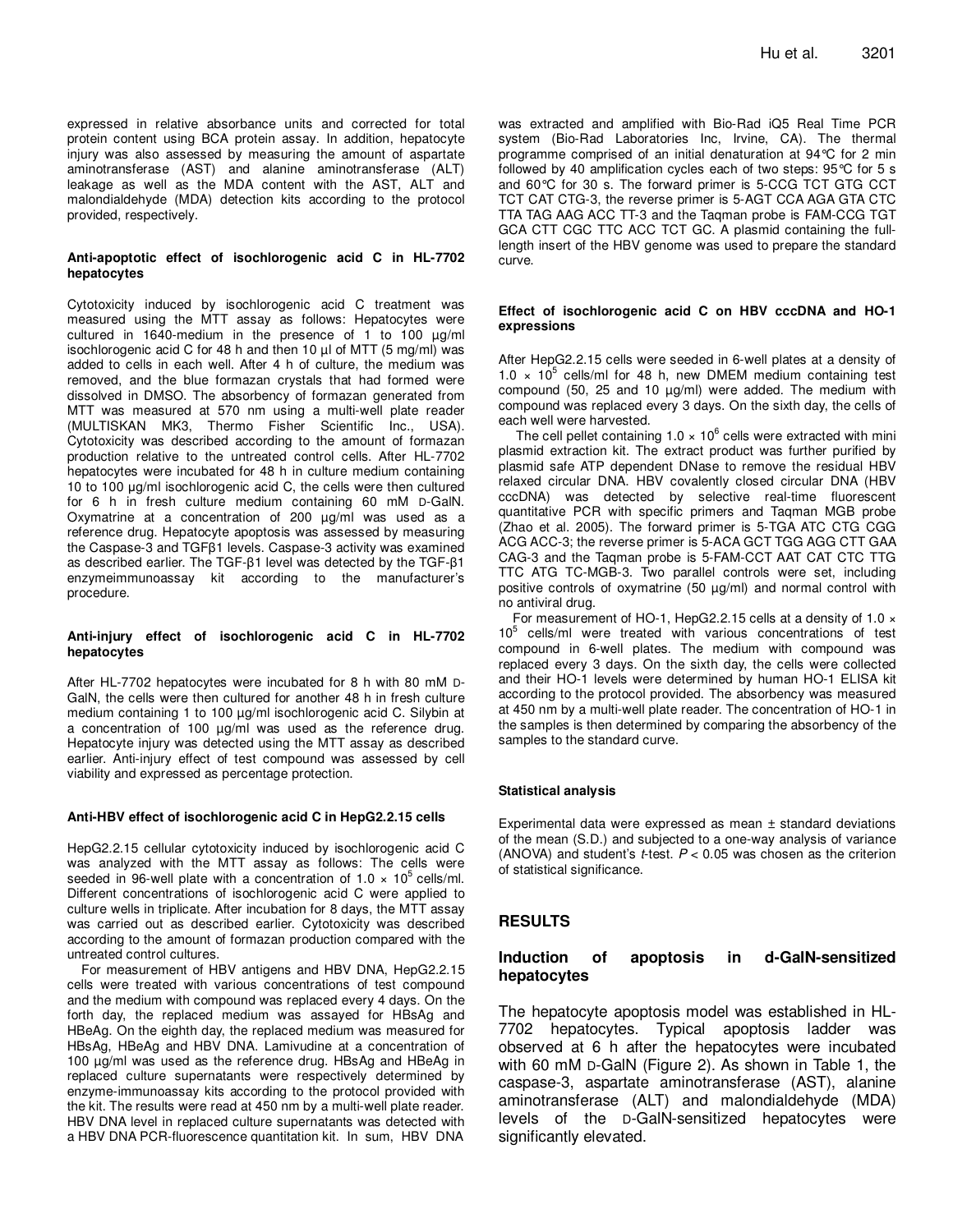

**Figure 2.** Analysis of DNA ladder from HL-7702 hepatocytes at 6 h after the D-GalN treatment. Lane M: the marker (molecular weight standard); Lane 1: the apoptotic hepatocytes.

## **Effect of isochlorogenic acid C on d-GalN-injured hepatocyte apoptosis**

The cytotoxicity test indicated that isochlorogenic acid C was nontoxic to HL-7702 hepatocytes at concentrations of 10 to 100 µg/ml. Hepatocyte apoptosis was subsequently induced by exposure to 60 mM D-GalN after the cells were treated with isochlorogenic acid C. The results showed that isochlorogenic acid C at concentrations of 10 to 100 µg/ml significantly reduced the caspase-3 and transforming growth factor β1 (TGFβ1) levels of the D-GalN-challenged hepatocytes (Table 2).

## **Effect of isochlorogenic acid C on d-GalN-injured hepatocytes**

Hepatocyte injury was induced by exposure to 80 mM D-GalN for 8 h and the cells was subsequently treated with isochlorogenic acid C. The results showed that isochlorogenic acid C improved significantly cell viability at concentrations of 10 to 100 µg/ml (Table 3). At a concentration of 100 µg/ml, it produced a maximum protection rate of 47.28%, while silybin was used as the standard drug indicated protection rate of 18.90% on hepatocyte injury.

# **Effect of isochlorogenic acid C on HBsAg, HBeAg and HBV DNA levels**

Cellular toxicity test indicated that isochlorogenic acid C was harmless to HepG2.2.15 cells at concentrations of 10 to 100 µg/ml. Expressions of HBsAg and HBeAg in culture supernatants were assayed after the cells were incubated with test compound for 4 days (Table 4). The results indicated that isochlorogenic acid C at concentrations of 50 to 100 µg/ml had significant inhibitory effect on expression of HBsAg. It produced a maximum inhibition rate of 42.89% at a concentration of 100 µg/ml. The levels of HBsAg, HBeAg and HBV DNA in culture supernatants were measured after the cells were treated with test compound for 8 days (Table 5). At concentrations of 50 to 100 µg/ml, isochlorogenic acid C inhibited significantly expressions of HBsAg and HBeAg. Moreover, at a concentration of 100 µg/ml, it produced the maximum inhibition rates of 86.93 and 59.79% on expressions of HBsAg and HBeAg, respectively.

# **Effect of isochlorogenic acid C on HBV cccDNA pool and HO-1 expression**

Effect of isochlorogenic acid C on the HBV cccDNA content was shown in Table 6. Isochlorogenic acid C exhibited no effect on HBV cccDNA pool of HepG2.2.15 cells. The reference drug oxymatrine at a concentration of 50 µg/ml markedly declined the HBV cccDNA level. In addition, the HO-1 level of HepG2.2.15 cells was determined after the cells were treated with test compound for 6 days (Table 6). At concentrations of 10 to 50 µg/ml, isochlorogenic acid C significantly enhanced the HO-1 expression. Oxymatrine, as the reference drug, showed the similar effect.

# **DISCUSSION**

Physiologically, apoptosis is almost undetectable in the liver, with only 1 to 5 apoptotic cells/10,000 cells detected (Eichhorst, 2005). Liver disease is often associated with enhanced hepatocyte apoptosis, which is the case in viral and autoimmune hepatitis, cholestatic diseases, and metabolic disorders (Neuman, 2001). D-GalN is a toxin causing necrosis/apoptosis of the liver and is known as a suitable experimental model of hepatocyte damage (Keppler et al., 1968). Among the numerous models of experimental hepatitis, D-GalN induced liver damage is very similar to human viral hepatitis in its morphological and functional features (Lim et al., 2000). HepG2.2.15 cells are derived from human hepatoblastoma HepG2 cells that were transfected with a plasmid containing HBV DNA. The cells can stably secrete viral particles in culture medium (Sureau et al., 1986). In this study, the antiapoptotic, anti-injury and anti-HBV effects of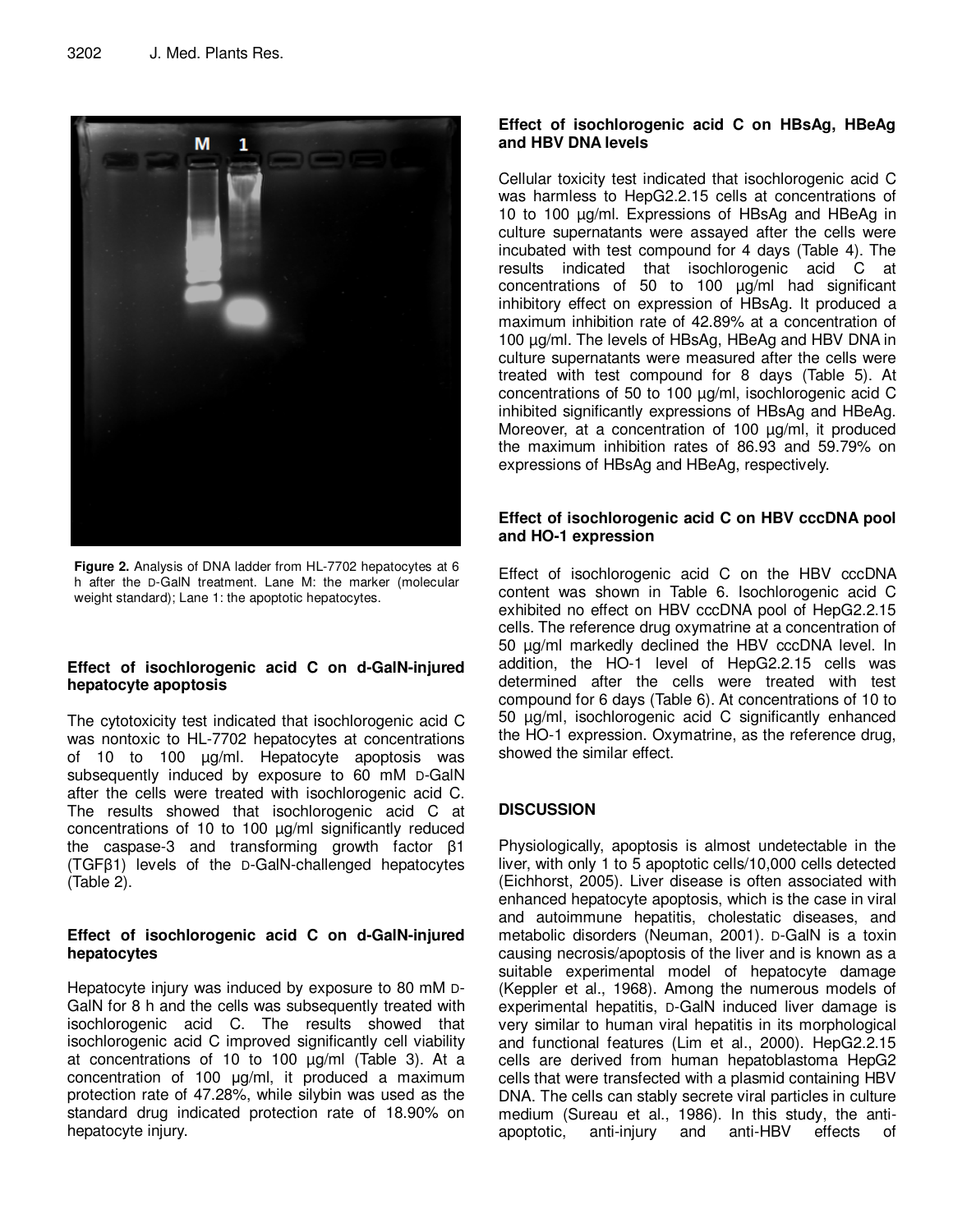**Table 1.** Changes of the related parameters of the D-GalN-induced hepatocyte apoptosis model.

| <b>Groups</b>   | Caspase-3 ( $nmol/a$ )    | AST (IU/L)              | ALT (IU/L)              | MDA (nmol/ml)         |
|-----------------|---------------------------|-------------------------|-------------------------|-----------------------|
| Vehicle control | $0.034 \pm 0.001$         | $2.33 \pm 0.41$         | $2.13 \pm 1.04$         | $2.21 \pm 0.85$       |
| D-GalN-treated  | $0.330 \pm 0.015^{\circ}$ | $4.49 \pm 0.26^{\circ}$ | $5.63 \pm 0.17^{\circ}$ | $8.65 + 1.42^{\circ}$ |

Values are expressed as mean  $\pm$  SD of four replicates.  ${}^{a}P$  < 0.05 and  ${}^{b}P$  < 0.01 represent the significance of the difference from the vehicle control.

**Table 2.** Effect of isochlorogenic acid C on D-GalN-induced HL-7702 hepatocyte apoptosis.

| Groups                | <b>Concentration</b><br>$(\mu g/ml)$ | Caspase-3<br>(nmol/g protein) | TGF <sub>B1</sub><br>(ng/g protein) |
|-----------------------|--------------------------------------|-------------------------------|-------------------------------------|
| Vehicle               |                                      | $0.090 \pm 0.008$             | $4.55 \pm 0.71$                     |
| D-GalN-Control        | $\overline{\phantom{a}}$             | $0.748 \pm 0.037$             | $23.53 \pm 1.50$                    |
| Oxymatrine            | 200                                  | $0.274 \pm 0.009^b$           | $10.98 \pm 0.41^b$                  |
| Isochlorogenic acid C | 100                                  | $0.292 \pm 0.004^b$           | $7.05 \pm 1.00^b$                   |
|                       | 50                                   | $0.538 \pm 0.006^a$           | $15.95 \pm 3.56^a$                  |
|                       | 10                                   | $0.647 \pm 0.001$             | $23.20 \pm 3.75$                    |

Values are expressed as mean  $\pm$  SD of four replicates.  ${}^{a}P$  < 0.05 and  ${}^{b}P$  < 0.01 represent the significance of the difference from the D-GalN control.

| Table 3. Effect of isochlorogenic acid C on survival of D-GalN-injured HL-7702 hepatocytes. |  |
|---------------------------------------------------------------------------------------------|--|
|---------------------------------------------------------------------------------------------|--|

| <b>Groups</b>         | Concentration (µg/ml)    | Absorbency (570 nm) | Protection rate (%) |
|-----------------------|--------------------------|---------------------|---------------------|
| Vehicle               | $\overline{\phantom{a}}$ | $1.289 \pm 0.055^b$ |                     |
| D-GalN-Control        | $\overline{\phantom{a}}$ | $0.769 \pm 0.053$   | -                   |
| Silybin               | 100                      | $0.868 \pm 0.036^a$ | 18.90               |
| Isochlorogenic acid C | 100                      | $1.015 \pm 0.072^b$ | 47.28               |
|                       | 50                       | $1.012 \pm 0.046^b$ | 46.66               |
|                       | 10                       | $0.929 \pm 0.032^b$ | 30.74               |

Absorbency values are expressed as mean  $\pm$  SD of four replicates. Protection rate = [(A value in experimental group – A value in D-GalN-control group) / (A value in vehicle group  $-$  A value in D-GalN-control group)]  $\times$  100%. <sup>a</sup>P < 0.05 and <sup>b</sup>P < 0.01 represent the significance of the difference from the D-GalN control.

**Table 4.** Effect of treatment with isochlorogenic acid C for 4 days on HBsAg and HBeAg.

|                       | <b>Concentration</b>     | <b>HBsAg</b>             |                   | <b>HBeAg</b>     |                          |
|-----------------------|--------------------------|--------------------------|-------------------|------------------|--------------------------|
| <b>Compounds</b>      | $(\mu g/ml)$             | P/N                      | Inhibition $(\%)$ | P/N              | Inhibition $(\%)$        |
| Vehicle               | $\overline{\phantom{a}}$ | $19.08 \pm 1.18$         |                   | $66.44 \pm 8.24$ |                          |
| Lamivudine            | 100                      | $16.00 \pm 0.58^a$       | 16.17             | $74.37 \pm 3.25$ | $\overline{\phantom{a}}$ |
| Isochlorogenic acid C | 100                      | $10.90 \pm 0.45^{\circ}$ | 42.89             | $56.65 \pm 2.52$ | 14.73                    |
|                       | 50                       | $14.73 \pm 0.18^b$       | 22.83             | $64.48 \pm 1.45$ | 2.95                     |
|                       | 10                       | $15.83 \pm 1.12^a$       | 17.07             | $72.33 \pm 0.61$ | $\overline{\phantom{a}}$ |

P/N (positive-to-negative) ratios were determined as the mean of absorbency values of test compound divided by that of the negative control. Inhibition (%) = [(P/N value in negative control group – P/N value in experimental group) / P/N value in negative control group]<br>× 100%. Data are expressed as mean ± SD of three independent experiments. <sup>a</sup>P < 0.0 group.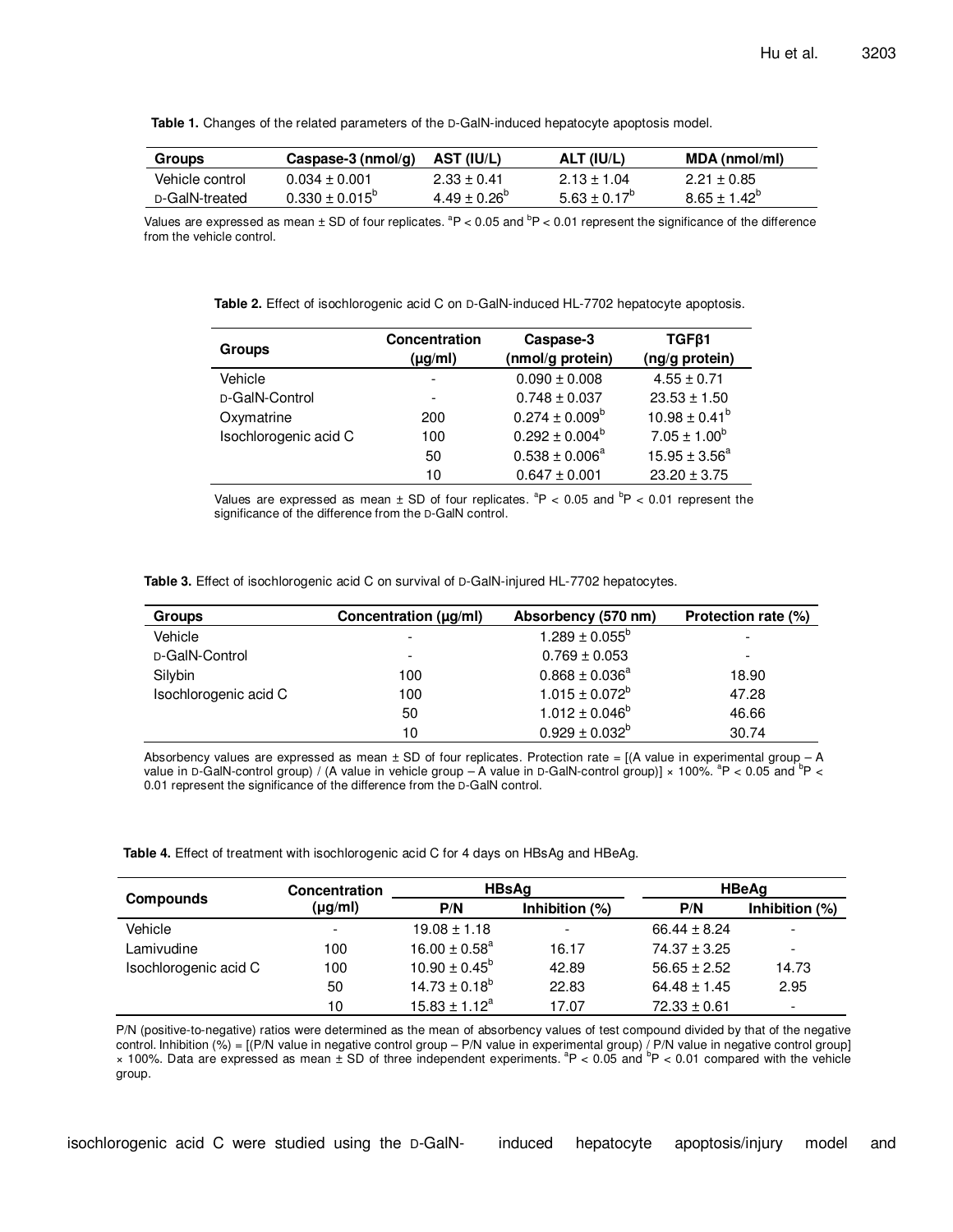|                       | Concentration            | <b>HBsAa</b>             |                          | <b>HBeAg</b>            |                          | $ \log$ (HBV DNA) |
|-----------------------|--------------------------|--------------------------|--------------------------|-------------------------|--------------------------|-------------------|
| <b>Compounds</b>      | $(\mu g/ml)$             | P/N                      | Inhibition $(%)$         | P/N                     | Inhibition (%)           |                   |
| Vehicle               | $\overline{\phantom{0}}$ | $19.59 \pm 1.13$         | $\overline{\phantom{a}}$ | $81.65 \pm 3.58$        |                          | $4.97 \pm 0.13$   |
| lamivudine            | 100                      | $16.71 \pm 0.66^a$       | 14.70                    | $85.20 \pm 3.50$        | $\overline{\phantom{a}}$ | $4.60 \pm 0.09^a$ |
| Isochlorogenic acid C | 100                      | $2.56 \pm 0.07^b$        | 86.93                    | 32.84 ± 3.04 $^{\rm b}$ | 59.79                    | $5.29 \pm 0.03$   |
|                       | 50                       | $10.60 \pm 0.48^{\circ}$ | 45.91                    | $74.68 \pm 2.03$        | 8.55                     | $5.20 \pm 0.06$   |
|                       | 10                       | $16.86 \pm 1.74$         | 13.94                    | $81.64 \pm 0.74$        | 0.01                     | $4.95 \pm 0.07$   |

**Table 5.** Effect of treatment with isochlorogenic acid C for 8 days on HBsAg, HBeAg and HBV DNA.

P/N (positive-to-negative) ratios were determined as the mean of absorbency values of test compound divided by that of the negative control. Inhibition (%) =  $[(P/N \text{ value in negative control group} - P/N \text{ value in experimental group})/P/N \text{ value in negative control group}] \times 100\%$ . Data are expressed as mean  $\pm$  SD of three independent experiments.  ${}^{a}P$  < 0.05 and  ${}^{b}P$  < 0.01 compared with the vehicle group.

**Table 6.** Effect of isochlorogenic acid C on the HBV cccDNA and HO-1 expressions.

| Group                 | Concentration<br>$(\mu g/ml)$ | log <sup>(HBV cccDNA)</sup> | HO-1 content<br>(ng/g protein) |
|-----------------------|-------------------------------|-----------------------------|--------------------------------|
| Normal                | $\overline{\phantom{a}}$      | $2.79 \pm 0.03$             | $36.00 \pm 0.45$               |
| Oxymatrine            | 50                            | $2.59 \pm 0.12^a$           | $57.70 \pm 3.21^b$             |
| Isochlorogenic acid C | 50                            | $2.79 \pm 0.10$             | 59.36 $\pm$ 1.70 <sup>b</sup>  |
|                       | 25                            | $2.87 \pm 0.04$             | $50.42 \pm 1.25^b$             |
|                       | 10                            | $2.92 \pm 0.04$             | $47.53 \pm 2.26^b$             |

Normal control with no antiviral drug was used as the negative controls. Oxymatrine was used as the positive controls. Data are expressed as mean  $\pm$  SD of three independent experiments.  ${}^{a}P$  < 0.05 and  ${}^{b}P$  < 0.01 compared with normal group.

HepG2.2.15 cells, respectively. Based on the pilot test, we demonstrated the occurrence of hepatocyte apoptosis after HL-7702 cells were treated with D-GalN by the measurements of DNA ladder and Caspase-3. DNA fragmentation is one of the important features of cell apoptosis. Caspase-3 is a major executioner of liver apoptosis. In addition, some parameters of hepatocyte necrosis such as AST, ALT and MDA were also detected in this process. The results showed that the caspase-3 activity as well as the AST, ALT and MDA levels was significantly elevated and typical apoptosis ladder was observed, thus suggesting that the necrosis of a few hepatocytes occurred in the process of D-GalN-induced apoptosis. In this investigation, isochlorogenic acid C significantly reduced the caspase-3 and TGF-β1 levels, thus indicating pre-protective effect of test compound on D-GalN-indcued hepatocyte apoptosis. Additionally, D-GalN-induced hepatocyte injury is closely related to the formation of oxidative stress. Oxygen-derived free radicals released from activated hepatic macrophages are the primary cause of D-GalN-induced liver damage (Hu and Chen, 1992); and that isochlorogenic acids exhibit antioxidative, anti-inflammatory and antiviral activities etc (Maruta et al., 1995; Peluso et al., 1995; McDougall et al., 1998). Isochlorogenic acid C also improved significantly cell viability of the D-GalN-injured hepatocyte. Taken together, the antioxidative properties of isochlorogenic acid C may contribute to the reduction of hepatocyte apoptosis/injury.

Caspase-3 is usually thought of as the downstream effector protease most important for the classic nuclear changes associated with apoptosis (Enari et al., 1998). The cleavage of the anti-apoptotic protein Bcl-2 into a proapoptotic form is a necessary step in Fas-mediated apoptosis, and that caspase-3 mediates this processing (Cheng et al., 1997). Caspase-3 is also thought to be a key apoptotic "executioner" enzyme in mammalian cells because its activation triggers the cascade of enzymatic events that culminates in the death of the cell (Thornberry and Lazebnik, 1998). Fas-mediated hepatocytes death is implicated in much human liver pathology, and that caspase-3 is required for the initial events that occur in hepatocyte death following Fas ligation (Woo et al., 1999). The important role of TGF-β in orchestrating liver apoptosis is indicated by the hepatic fibrosis and apoptotic hepatocytes death of in transgenic mice that ectopically express TGF-β1 in the liver (Lee and Bae. 2002). TGF-β1-regulated apoptosis is cell type and context-dependent, indeed TGF-β1 provides signals for both cell survival and apoptosis (Perlman et al., 2001). The involvement of TGF-β1 in the production of oxidative stress required for the clearance of apoptotic bodies is further evidence of its integration into apoptotic pathways (Sánchez-Capelo, 2005). In this study, pre-treatment with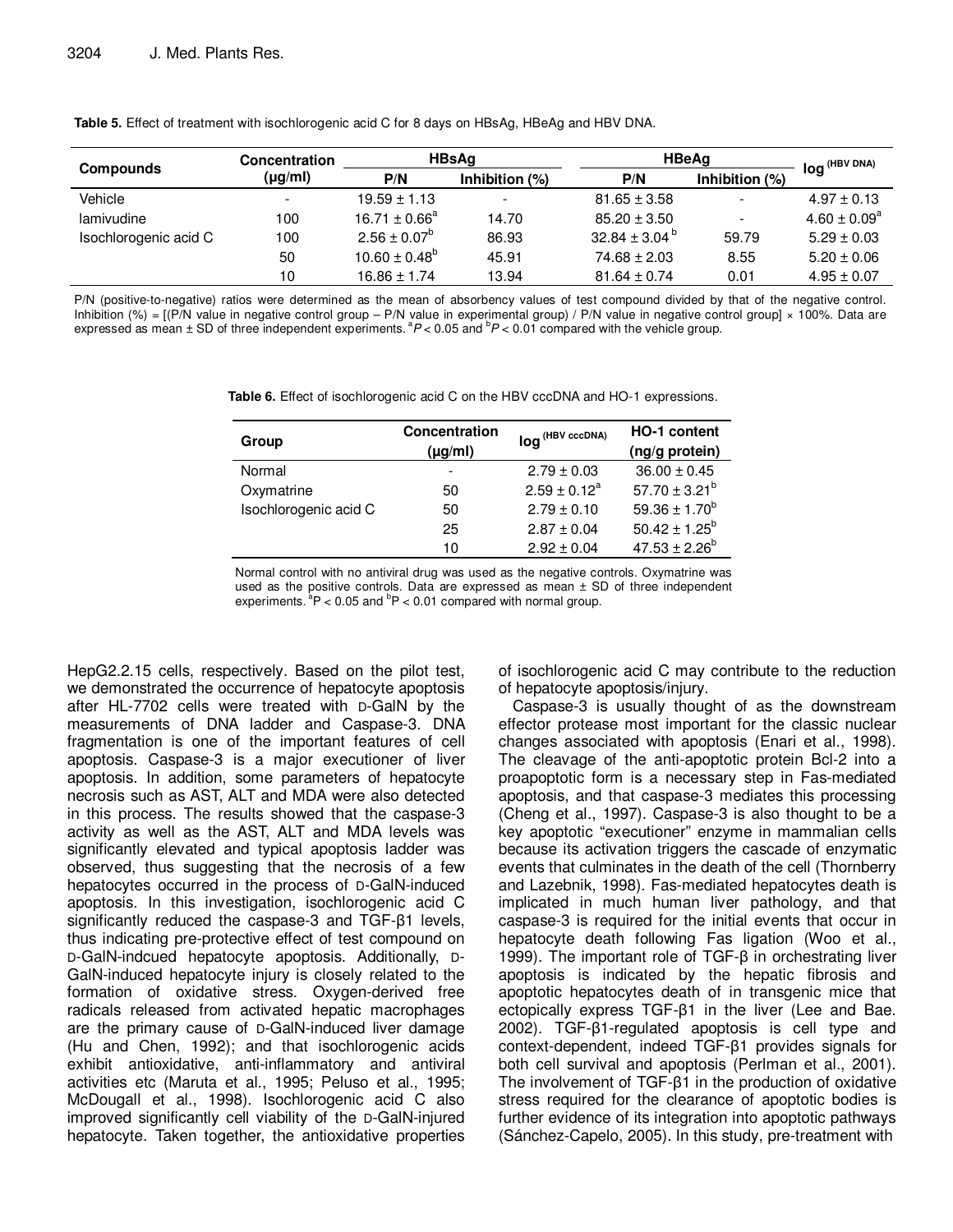isochlorogenic acid C significantly reduced the caspase-3 and TGF-β1 levels, thus further suggesting that the antiapoptotic potential of test compound is probably associated with interfering with the caspase-3 and TGFβ1 expressions.

Presence of HBsAg is the most common marker of HBV infection whereas HBeAg is used as an ancillary marker, primarily to indicate active HBV replication and associated progressive liver disease (Huang et al., 2001). HBV DNA polymerase is the site of action of the reverse transcriptase inhibitors such as lamivudine etc. Additionally, the template of HBV transcription, the cccDNA, plays a key role in the life cycle of the virus and permits the persistence of infection (Summers and Mason, 1982). In this study, isochlorogenic acid C significantly inhibited the HBsAg and HBeAg expressions of HepG2.2.15 cells. But it exhibited no inhibitory effect on HBV DNA and HBV cccDNA pool. It suggests that the site of anti-HBV effect of isochlorogenic acid C may mainly be at the downstream links of HBV replication process and is probably associated with blocking translation step.

HO-1 is the only inducible form among three known heme oxygenases (Otterbein and Choi, 2000). Over expression of HO-1 protects organs/tissues from immune-mediated organ injury, either through prevention of oxidative damage or via local immunomodulatory influence on inflammatory cells (Otterbein et al., 2003). Liver injury was significantly reduced after HO-1 induction in the acute hepatitis B model (Protzer et al., 2007). In addition, HO-1 showed a pronounced antiviral effect, which was confirmed in stably HBV-transfected hepatoma cells and in persistently HBV replicating transgenic mice (Protzer et al., 2007). Therefore, HO-1 might be a novel anti-HBV target. In this study, isochlorogenic acid C significantly induced the HO-1 expression in HepG2.2.15 cells, thus suggesting the hepatoprotective and anti-HBV effects of this compound could be achieved by HO-1 induction.

In conclusion, this investigation verifies that isochlorogenic acid C possesses the potent antiapoptotic, anti-injury and anti-HBV effects. The antiapoptotic and anti-injury effects of isochlorogenic acid C could be achieved by its anti-oxidative properties and interfering the caspase-3 and TGF-β1 expressions. The anti-HBV target of isochlorogenic acid C may mainly be at the downstream links of HBV replication process and is probably associated with blocking translation step. Induction of HO-1 may contribute to the hepatoprotective and anti-HBV effects of isochlorogenic acid C. Meanwhile, isochlorogenic acid C could be considered as a lead compound for the rational design of antiviral agents.

#### **ACKNOWLEDGEMENTS**

This study was supported by the National Natural

Science Foundation of China (Grant No. 30701049), the opening foundation of the State Key Laboratory for Diagnosis and Treatment of Infectious Diseases, The First Affiliated Hospital of Medical College, Zhejiang University (Grant No. 2009KF10), and China Postdoctoral Science Foundation (Grant No. 20110491806).

#### **REFERENCES**

- Bohlmann F, Wallmeyer M, Jakupovic J, Gerke T, King RM, Robinson H (1985). Cuauthemone sesquiterpenoids from Blumea alata. Phytochemistry, 24: 505-509.
- Cheng EH, Kirsch DG, Clem RJ, Ravi R, Kastan MB, Bedi A, Ueno K, Hardwick JM (1997). Conversion of Bcl-2 to a Bax-like death effector by caspases. Science, 278: 1966-1968.
- Delaney WE 4th, Locarnini S, Shaw T (2001). Resistance of hepatitis B virus to antiviral drugs: current aspects and directions for future investigation. Antivir. Chem. Chemother., 12: 1-35.
- Eichhorst ST (2005). Modulation of apoptosis as a target for liver disease. Expert. Opin. Ther. Targets, 9: 83-89.
- Enari M, Sakahira H, Yokoyama H, Okawa K, Iwamatsu A, Nagata S (1998). A caspase-activated DNase that degrades DNA during apoptosis, and its inhibitor ICAD. Nature, 391: 43-50.
- Hu HL, Chen RD (1992). Changes in free radicals, trace elements, and neurophysiological function in rats with liver damage induced by Dgalactosamine. Biol. Trace Elem. Res., 34: 19-25.
- Huang RL, Chen CF, Feng HY, Lin LC, Chou CJ (2001). Anti-hepatitis B virus of seven compounds isolated from Piper Kadsura (Choisy) Ohwi. J. Chin. Med., 12: 179-190.
- Jiangsu New Medical College (1977). A dictionary of traditional chinese drugs. 1st ed., Shanghai, P. 1889.
- Keppler D, Lesch R, Reutter W, Decker K (1968). Experimental hepatitis induced by D galactosamine. Exp. Mol. Pathol., 9: 279-290.
- Lee KY, Bae SC (2002). TGF-beta-dependent cell growth arrest and apoptosis. J. Biochem. Mol. Biol., 35: 47-53.
- Lim HK, Kim HS, Choi HS, Oh S, Jang CG, Choi J, Kim SH, Chang MJ (2000). Effects of acetylbergenin against D-galatosamine-induced hepatotoxicity in rats. Pharmacol. Res., 42: 471-474.
- Maruta Y, Kawabata J, Niki R (1995). Antioxidative caffeoylquinic acid derivatives in the roots of Burdock (Arctium lappa L.) . J. Agric. Food Chem., 43: 2592-2595.
- McDougall B, King PJ, Wu BW, Hostomsky Z, Reinecke MG, Robinson JWE (1998). Dicaffeoylquinic and dicaffeoyltartaric acids are selective inhibitors of human immunodeficiency virus type 1 integrase. Antimicrob. Agents Chemother., 42: 140-146.
- Neuman MG (2001). Apoptosis in diseases of the liver. Crit. Rev. Clin. Lab. Sci., 38: 109-166.
- Otterbein LE, Choi AMK (2000). Heme oxygenase: colors of defense against cellular stress. Am. J. Physiol., 279: 1029-1037.
- Otterbein LE, Soares MP, Yamashita K, Bach FH (2003). Heme oxygenase-1: unleashing the protective properties of heme. Trends Immunol., 24: 449-455.
- Peluso G, De Feo V, De Simone F, Bresciano E, Vuotto ML (1995). Studies on the inhibitory effects of caffeoylquinic acids on monocyte migration and superoxide ion production. J. Nat. Prod., 58: 639-646.
- Perlman P, Schiemann WP, Brooks MW, Lodish HF, Weinberg RA (2001). TGF-β induced apoptosis is mediated by the adapter protein Daxx that facilitates JNK activation. Nat. Cell Biol., 3: 708-714.
- Prétet JL, Pelletier L, Bernard B, Coumes-Marquet S, Kantelip B, Mougin C (2003). Apoptosis participates to liver damage in HSV induced fulminant hepatitis. Apoptosis, 8: 655-863.
- Protzer U, Seyfried S, Quasdorff M, Sass G, Svorcova M, Webb D, Bohne F, Hösel M, Schirmacher P, Tiegs G (2007). Antiviral activity and hepatoprotection by heme oxygenase-1 in hepatitis B virus infection. Gastroenterology, 133: 1156-1165.
- Raharivelomanana P, Bianchini JP, Ramanoelina RP, Rasoarhona JRE, Faure R, Cambon A (1998). Eudesmane sesquiterpenes from Laggera alata. Phytochemistry, 47: 1085-1088.
- Sánchez-Capelo A (2005). Dual role for TGF-β1 in apoptosis. Cytokine